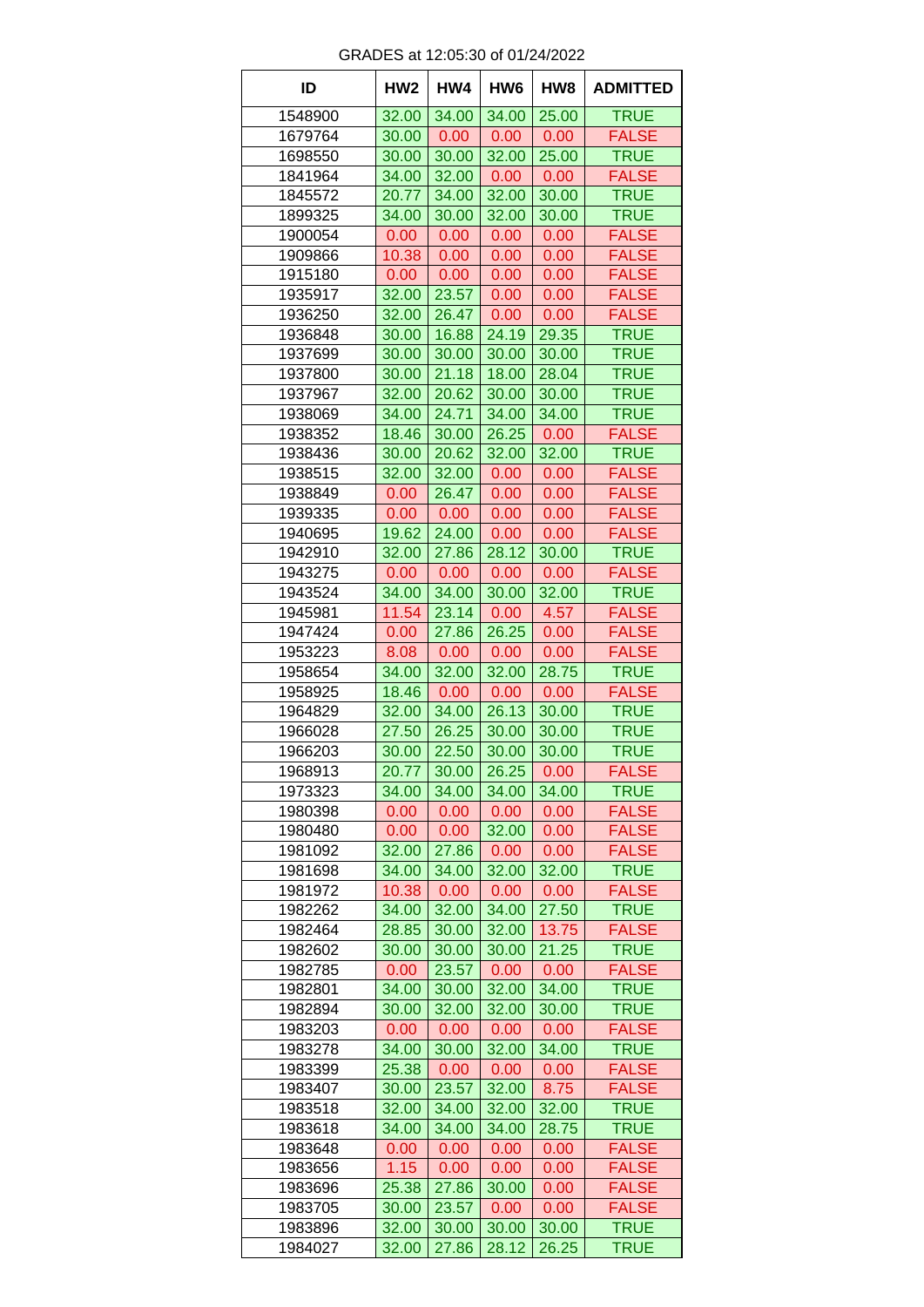## GRADES at 12:05:30 of 01/24/2022

| 1984033 | 32.00 | 30.00 | 32.00 | 30.00 | <b>TRUE</b>  |
|---------|-------|-------|-------|-------|--------------|
| 1984056 | 32.00 | 25.71 | 30.00 | 30.00 | <b>TRUE</b>  |
| 1984081 | 30.00 | 34.00 | 30.00 | 30.00 | <b>TRUE</b>  |
| 1984082 | 34.00 | 32.00 | 26.25 | 28.75 | <b>TRUE</b>  |
| 1984090 | 27.69 | 0.00  | 26.25 | 0.00  | <b>FALSE</b> |
| 1984123 | 17.31 | 34.00 | 32.00 | 0.00  | <b>FALSE</b> |
| 1984486 | 34.00 | 23.57 | 32.00 | 27.50 | <b>TRUE</b>  |
| 1984766 | 30.00 | 27.86 | 32.00 | 0.00  | <b>FALSE</b> |
|         |       |       |       |       |              |
| 1984791 | 13.85 | 23.57 | 0.00  | 0.00  | <b>FALSE</b> |
| 1984833 | 13.85 | 27.86 | 26.25 | 0.00  | <b>FALSE</b> |
| 1984930 | 34.00 | 34.00 | 28.12 | 28.75 | <b>TRUE</b>  |
| 1984992 | 32.00 | 32.00 | 26.25 | 30.00 | <b>TRUE</b>  |
| 1985177 | 32.00 | 32.00 | 30.00 | 32.00 | <b>TRUE</b>  |
| 1985198 | 20.77 | 0.00  | 0.00  | 0.00  | <b>FALSE</b> |
| 1985206 | 32.00 | 32.00 | 34.00 | 32.00 | <b>TRUE</b>  |
| 1985272 | 28.85 | 30.00 | 28.00 | 0.00  | <b>FALSE</b> |
| 1985278 | 30.00 | 29.14 | 0.00  | 0.00  | <b>FALSE</b> |
| 1985386 | 32.00 | 30.00 | 30.00 | 28.75 | <b>TRUE</b>  |
| 1985410 | 30.00 | 27.86 | 0.00  | 30.00 | <b>FALSE</b> |
| 1985411 | 0.00  | 16.29 | 0.00  | 0.00  | <b>FALSE</b> |
| 1985494 | 34.00 | 30.00 | 32.00 | 27.50 | <b>TRUE</b>  |
|         |       |       |       |       |              |
| 1985652 | 34.00 | 27.86 | 0.00  | 0.00  | <b>FALSE</b> |
| 1985706 | 30.00 | 30.00 | 32.00 | 32.00 | <b>TRUE</b>  |
| 1985864 | 24.38 | 23.57 | 30.00 | 30.00 | <b>TRUE</b>  |
| 1985899 | 34.00 | 34.00 | 34.00 | 30.00 | <b>TRUE</b>  |
| 1985908 | 34.00 | 32.00 | 32.00 | 27.50 | <b>TRUE</b>  |
| 1986083 | 30.00 | 32.00 | 32.00 | 30.00 | <b>TRUE</b>  |
| 1986600 | 34.00 | 30.00 | 30.00 | 32.00 | <b>TRUE</b>  |
| 1986707 | 0.00  | 32.00 | 32.00 | 0.00  | <b>FALSE</b> |
| 1986842 | 34.00 | 34.00 | 32.00 | 30.00 | <b>TRUE</b>  |
| 1987254 | 0.00  | 0.00  | 0.00  | 0.00  | <b>FALSE</b> |
| 1988069 | 30.00 | 23.57 | 30.00 | 0.00  | <b>FALSE</b> |
| 1988096 | 30.00 | 32.00 | 26.25 | 0.00  | <b>FALSE</b> |
| 1988147 | 32.00 | 23.57 | 32.00 | 0.00  | <b>FALSE</b> |
| 1988189 | 0.00  | 0.00  | 0.00  | 0.00  | <b>FALSE</b> |
| 1988216 | 0.00  | 0.00  | 0.00  | 0.00  | <b>FALSE</b> |
| 1988447 | 0.00  | 0.00  | 0.00  | 0.00  | <b>FALSE</b> |
|         |       |       |       | 34.00 |              |
| 1988475 | 34.00 | 34.00 | 28.12 |       | <b>TRUE</b>  |
| 1988602 | 0.00  | 0.00  | 32.00 | 0.00  | <b>FALSE</b> |
| 1988754 | 34.00 | 30.00 | 32.00 | 0.00  | <b>FALSE</b> |
| 1989236 | 25.38 | 2.14  | 0.00  | 0.00  | <b>FALSE</b> |
| 1989286 | 32.00 | 30.00 | 30.00 | 25.00 | <b>TRUE</b>  |
| 1989682 | 34.00 | 30.00 | 32.00 | 34.00 | <b>TRUE</b>  |
| 1990529 | 0.00  | 0.00  | 0.00  | 0.00  | <b>FALSE</b> |
| 1990685 | 18.46 | 21.43 | 0.00  | 0.00  | <b>FALSE</b> |
| 1990975 | 30.00 | 32.00 | 32.00 | 30.00 | <b>TRUE</b>  |
| 1991472 | 32.00 | 23.57 | 30.00 | 30.00 | <b>TRUE</b>  |
| 1992660 | 32.00 | 0.00  | 0.00  | 0.00  | <b>FALSE</b> |
| 1992758 | 6.92  | 0.00  | 0.00  | 0.00  | <b>FALSE</b> |
| 1993238 | 24.23 | 27.86 | 32.00 | 30.00 | <b>TRUE</b>  |
| 1993534 | 26.25 | 32.00 | 34.00 | 34.00 | <b>TRUE</b>  |
| 1993804 | 24.23 | 32.00 | 34.00 | 30.00 | <b>TRUE</b>  |
|         |       |       |       |       |              |
| 1994375 | 34.00 | 34.00 | 34.00 | 28.75 | <b>TRUE</b>  |
| 1994515 | 32.00 | 32.00 | 32.00 | 30.00 | <b>TRUE</b>  |
| 1994677 | 20.77 | 0.00  | 0.00  | 0.00  | <b>FALSE</b> |
| 1994896 | 23.08 | 0.00  | 0.00  | 0.00  | <b>FALSE</b> |
| 1994927 | 30.00 | 0.00  | 34.00 | 0.00  | <b>FALSE</b> |
| 1995756 | 25.38 | 27.86 | 26.25 | 0.00  | <b>FALSE</b> |
| 1996149 | 18.46 | 23.57 | 34.00 | 0.00  | <b>FALSE</b> |
| 1997114 | 30.00 | 32.00 | 32.00 | 30.00 | <b>TRUE</b>  |